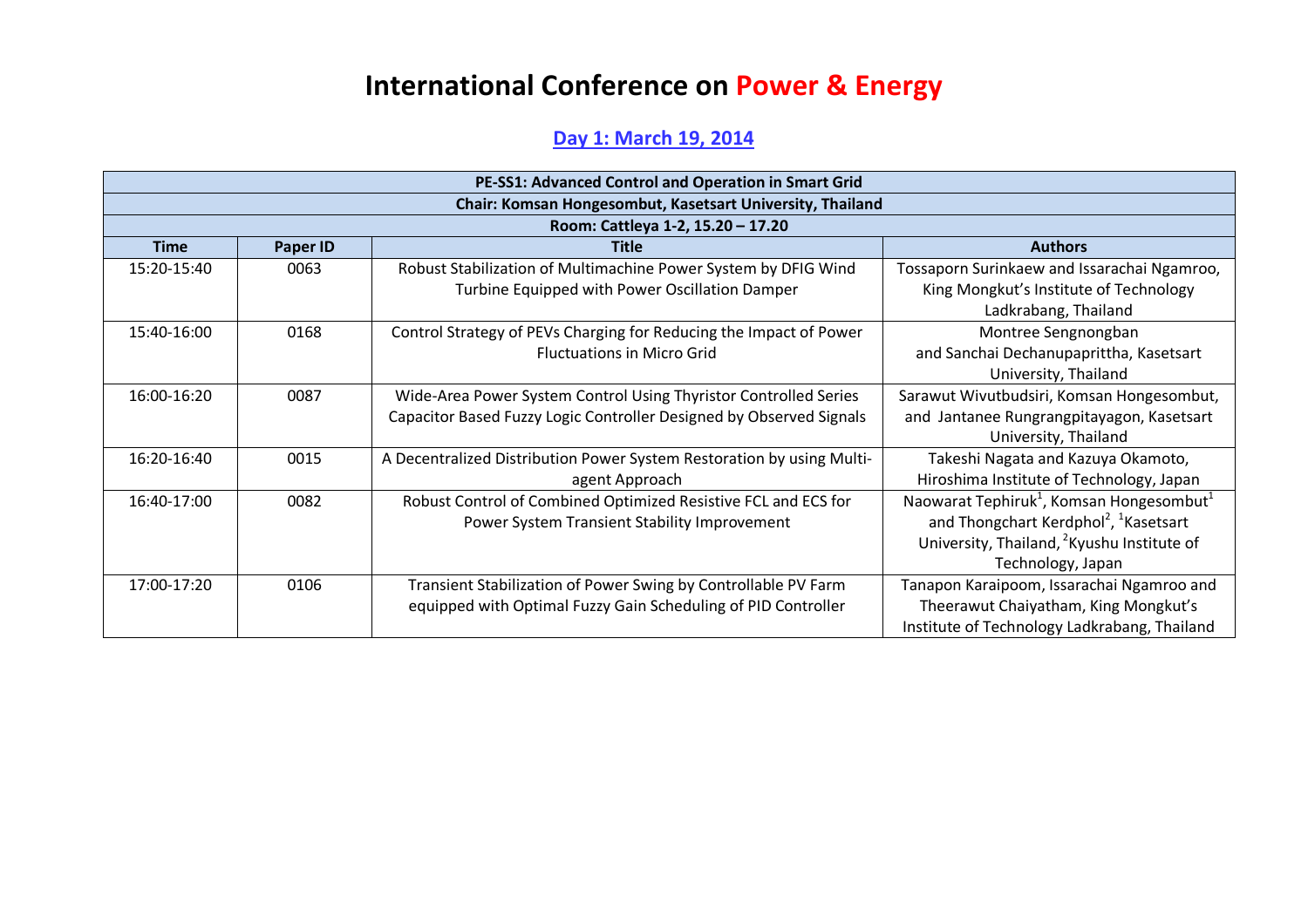| PE-SS2: Power Electronics and Electric Vehicle Technology                               |                 |                                                                                                                                 |                                                                                                                                                                                                                                                                                                                      |
|-----------------------------------------------------------------------------------------|-----------------|---------------------------------------------------------------------------------------------------------------------------------|----------------------------------------------------------------------------------------------------------------------------------------------------------------------------------------------------------------------------------------------------------------------------------------------------------------------|
| Chair: Werachet Khan-ngern, King Mongkut's Institute of Technology Ladkrabang, Thailand |                 |                                                                                                                                 |                                                                                                                                                                                                                                                                                                                      |
|                                                                                         |                 | Room: Cattleya 3, 15.20 - 17.40                                                                                                 |                                                                                                                                                                                                                                                                                                                      |
| <b>Time</b>                                                                             | <b>Paper ID</b> | <b>Title</b>                                                                                                                    | <b>Authors</b>                                                                                                                                                                                                                                                                                                       |
| 15:20-15:40                                                                             | 0137            | Dual Low Pass Filter-Based Voltage Sag Detection for Voltage Sag<br><b>Compensator under Distorted Grid Voltages</b>            | Yutthachai Sillapawicharn <sup>1</sup> and Yuttana<br>Kumsuwan <sup>2</sup><br><sup>1</sup> Rajamangala University of Technology<br>Thanyaburi, Thailand, <sup>2</sup> Chiang Mai University,<br>Thailand                                                                                                            |
| 15:40-16:00                                                                             | 0072            | Design of Approximate 2DOF Digital Controller for Interleaved PFC<br><b>Boost Converter</b>                                     | Yuto Adachi <sup>1</sup> , Yohei Mochizuki <sup>1</sup> , Kohji Higuchi <sup>1</sup> ,<br>Kamon Jirasereeamornkul <sup>2</sup> and Kosin<br>Chamnongthai <sup>2</sup> , <sup>1</sup> The University of Electro-<br>Communications, Japan, <sup>2</sup> King Mongkut's<br>University of Technology Thonburi, Thailand |
| 16:00-16:20                                                                             | 0118            | Power Balancing in Multilevel Inverter using Space Vector Modulation                                                            | Vivek Sharma, Mukesh Kumar, Ankit Gupta and<br>Krishna Gupta, Maulana Azad National Institute<br>of Technology, India                                                                                                                                                                                                |
| 16:20-16:40                                                                             | 0162            | Capacitor Voltage Balancing in Modular Multilevel Inverters                                                                     | Vivek Sharma <sup>1</sup> , Mukesh Kumar <sup>1</sup> , Ankit Gupta <sup>1</sup><br>and Gaurav Gupta <sup>2</sup> , <sup>1</sup> Maulana Azad National<br>Institute of Technology, India, <sup>2</sup> Indian Institute<br>of Technology, Varanasi India                                                             |
| 16:40-17:00                                                                             | 0035            | Harmonic Effect on BLDC Motor Temperature Caused by Driving<br>System                                                           | Taywin Nilsakorn, Kaweepoj Woranetsuttikul,<br>Kittapas Pinsuntia, Nattawat Jumpasri and<br>Werachet Khan-ngern, King Mongkut's Institute<br>of Technology Ladkrabang, Thailand                                                                                                                                      |
| 17:00-17:20                                                                             | 0038            | Comparison on Performance between Synchronous Single-ended<br>Primary-inductor Converter (SEPIC) and Synchronous ZETA Converter | Kaweepoj Woranetsuttikul, Kittapas Pinsuntia,<br>Nattawat Jumpasri, Taywin Nilsakorn and<br>Werachet Khan-ngern, King Mongkut's Institute<br>of Technology Ladkrabang, Thailand                                                                                                                                      |
| 17:20-17:40                                                                             | 0070            | Design of Heat Management Model of 6,000 Lumen LED Worklamp<br>using Integrated SEPIC Drivers                                   | Chaiyant Thungod*, Apicha Tuptimkaew*,<br>Manrat Rattanachan*, Sucheep Buaban*,<br>Darinee Loakhen*, Phatsaphon Wansungnoen*,<br>Pramote Pattanapongthong* and Werachet<br>Khan-ngern**, *Wichien Dynamic Industrial Co.,<br>Ltd., Thailand, ** King Mongkut's Institute of<br>Technology Ladkrabang, Thailand.      |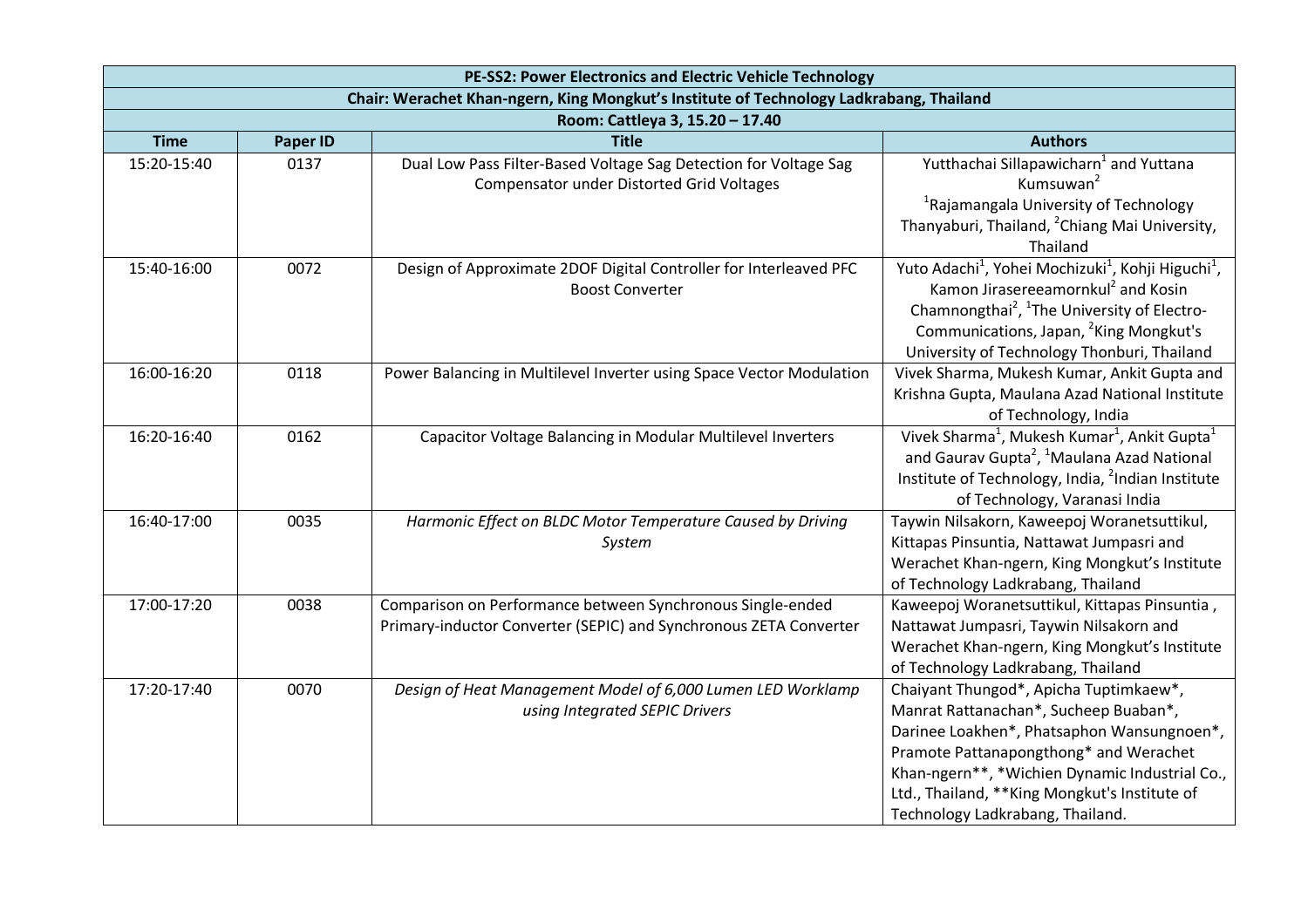## **Day 2: March 20, 2014**

| <b>PE1: Intelligence Computation in Power Systems</b> |                                                                 |                                                                                        |                                                                        |  |  |
|-------------------------------------------------------|-----------------------------------------------------------------|----------------------------------------------------------------------------------------|------------------------------------------------------------------------|--|--|
|                                                       | Chair: Takeshi Nagata, Hiroshima Institute of Technology, Japan |                                                                                        |                                                                        |  |  |
|                                                       |                                                                 | Room: Cattleya 1-2, 8.40 - 10.40                                                       |                                                                        |  |  |
| <b>Time</b>                                           | Paper ID                                                        | <b>Title</b>                                                                           | <b>Authors</b>                                                         |  |  |
| 8:40-9:00                                             | PE-INV007                                                       | Power flow computation considering nonlinear characteristic of<br>composite load model | Pichai Aree, Thammasat University, Thailand                            |  |  |
| $9:00-9:20$                                           | PE-INV008                                                       | Probabilistic optimal power flow: an alternative solution for emerging                 | Keerati Chayakulkheeree, Sripatum University,                          |  |  |
|                                                       |                                                                 | high uncertain power systems                                                           | Thailand                                                               |  |  |
| $9:20-9:40$                                           | PE-INV009                                                       | On Robust State Estimation for Power System with Uncertain Network                     | Sermsak Uatrongjit, Chiang Mai University,                             |  |  |
|                                                       |                                                                 | Parameters                                                                             | Thailand                                                               |  |  |
| 9:40-10:00                                            | PE-INV010                                                       | Asset Management of Power Transformer: Optimization of Operation                       | Thanapong Suwanasri, King Mongkut's                                    |  |  |
|                                                       |                                                                 | and Maintenance Costs                                                                  | University of Technology North Bangkok,                                |  |  |
|                                                       |                                                                 |                                                                                        | Thailand                                                               |  |  |
| 10:00-10:20                                           | PE-INV011                                                       | WLAV Based State Estimation of Power System Using Pseudo-Voltage                       | Chawasak Rakpenthai <sup>1</sup> and Sermsak Uatrongjit <sup>2</sup> , |  |  |
|                                                       |                                                                 | Measurements                                                                           | <sup>1</sup> The University of Phayao, Thailand, <sup>2</sup> Chiang   |  |  |
|                                                       |                                                                 |                                                                                        | Mai University, Thailand                                               |  |  |
| 10:20-10:40                                           | PE-INV012                                                       | Predictive Voltage Control for a Distribution Network with Renewable                   | Worawat Nakawiro, King Mongkut's Institute of                          |  |  |
|                                                       |                                                                 | <b>Energy Sources</b>                                                                  | Technology Ladkrabang, Thailand                                        |  |  |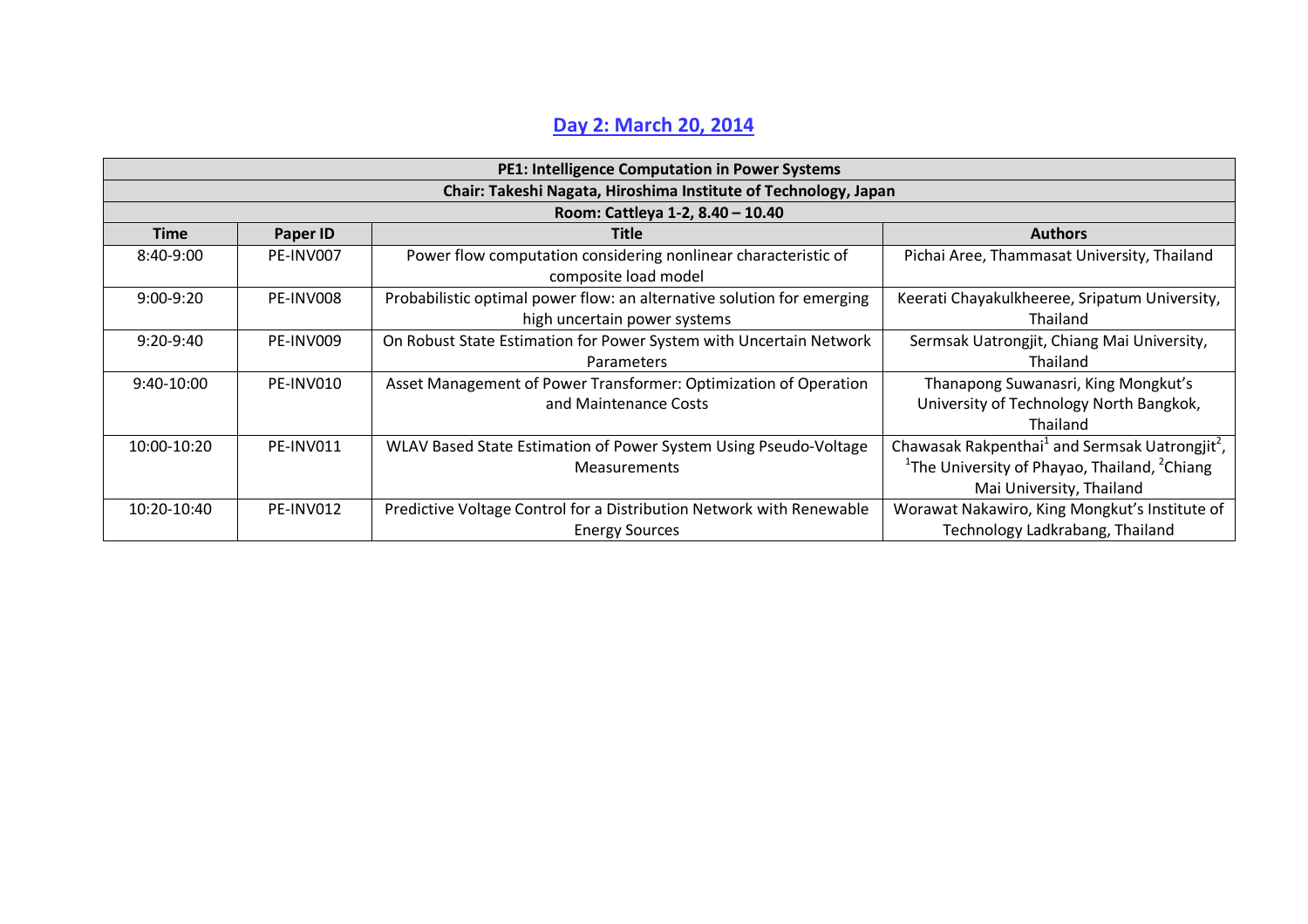| <b>PE2: Thailand Smart Grid</b> |                                                                                        |                                                                         |                                                 |  |  |
|---------------------------------|----------------------------------------------------------------------------------------|-------------------------------------------------------------------------|-------------------------------------------------|--|--|
|                                 | Chair: Issarachai Ngamroo, King Mongkut's Institute of Technology Ladkrabang, Thailand |                                                                         |                                                 |  |  |
|                                 |                                                                                        | Room: Cattleya 1-2, 13.30 - 14.50                                       |                                                 |  |  |
| <b>Time</b>                     | Paper ID                                                                               | Title                                                                   | <b>Authors</b>                                  |  |  |
| 13:30-13:50                     | PE-INV003                                                                              | Smart Grid Roadmap Development for Electricity Generating Authority     | Naebboon Hoonchareon, Chulalongkorn             |  |  |
|                                 |                                                                                        | of Thailand                                                             | University, Thailand                            |  |  |
| 13:50-14:10                     | PF-INV004                                                                              | Anticipated Plug-in Electric Vehicle Future Aspects - Risks and Rewards | Sanchai Dechanupaprittha, Kasetsart University, |  |  |
|                                 |                                                                                        | for Thailand Smart Grid                                                 | Thailand                                        |  |  |
| 14:10-14:30                     | PF-INV005                                                                              | Key Issues for Integration of Renewable Energy and Distributed          | Surachai Chaitusaney, Chulalongkorn University, |  |  |
|                                 |                                                                                        | <b>Generation into Thailand Power Grid</b>                              | Thailand                                        |  |  |
| 14:30-14:50                     | PE-INV006                                                                              | Energy-efficient Coordinated Multipoint Reception for Thailand Smart    | Kampol Woradit, Srinakharinwirot University,    |  |  |
|                                 |                                                                                        | Grid                                                                    | Thailand                                        |  |  |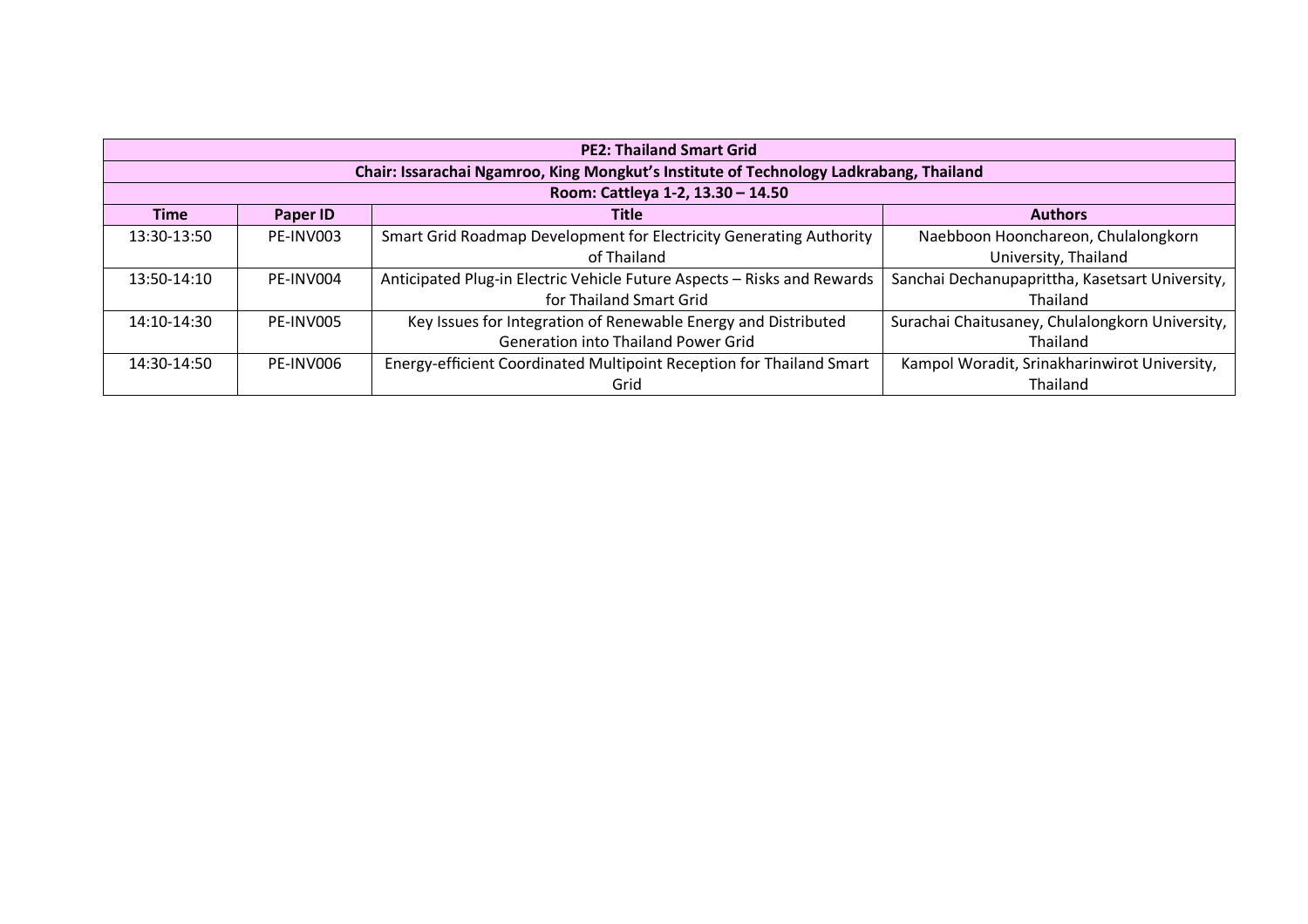| PE3: Modern High Voltage Engineering                                                        |                 |                                                                                                                              |                                                                                                                                                                                                                                                                                                                                                                                                                              |  |
|---------------------------------------------------------------------------------------------|-----------------|------------------------------------------------------------------------------------------------------------------------------|------------------------------------------------------------------------------------------------------------------------------------------------------------------------------------------------------------------------------------------------------------------------------------------------------------------------------------------------------------------------------------------------------------------------------|--|
| Chair: Thanapong Suwanasri, King Mongkut's University of Technology North Bangkok, Thailand |                 |                                                                                                                              |                                                                                                                                                                                                                                                                                                                                                                                                                              |  |
|                                                                                             |                 | Room: Cattleya 3, 13.30 - 15.30                                                                                              |                                                                                                                                                                                                                                                                                                                                                                                                                              |  |
| <b>Time</b>                                                                                 | <b>Paper ID</b> | <b>Title</b>                                                                                                                 | <b>Authors</b>                                                                                                                                                                                                                                                                                                                                                                                                               |  |
| 13:30-13:50                                                                                 | 0028            | Economic Assessment of Lightning Performance Improvement of 69 kV<br>Subtransmission Line in MEA's Power Distribution System | Att Phayomhom <sup>1</sup> , Somporn Sirisumrannukul <sup>2</sup> ,<br>Tirapong Kasirawat <sup>3</sup> and Arwut Puttarach <sup>4</sup> ,<br><sup>1</sup> Metropolitan Electricity Authority, Thailand,<br><sup>2</sup> King Mongkut's University of Technology North<br>Bangkok, Thailand, <sup>3</sup> Provincial Electricity<br>Authority, Thailand, <sup>4</sup> Rajamangala University of<br>Technology Lanna, Thailand |  |
| 13:50-14:10                                                                                 | 0029            | Safety Analysis for Grounding System of Two Neighbouring Substations<br>in MEA's Power Distribution System                   | Att Phayomhom <sup>1</sup> and Somporn<br>Sirisumrannukul <sup>2</sup> , <sup>1</sup> Metropolitan Electricity<br>Authority, <sup>2</sup> King Mongkut's University of<br>Technology North Bangkok, Thailand                                                                                                                                                                                                                 |  |
| 14:10-14:30                                                                                 | 0067            | Analysis of Failure Data to Determine the Failure Pattern of HV Circuit<br><b>Breaker Components</b>                         | Cattareeya Suwanasri, Thanapong Suwanasri<br>and Warunee Srisongkram, King Mongkut's<br>University of Technology North Bangkok,<br>Thailand                                                                                                                                                                                                                                                                                  |  |
| 14:30-14:50                                                                                 | PE-INV013       | Electromechanics of Particle in Dielectric Systems                                                                           | Boonchai Techaumnat, Chulalongkorn<br>University, Thailand                                                                                                                                                                                                                                                                                                                                                                   |  |
| 14:50-15:10                                                                                 | PE-INV014       | <b>Transient Characteristics of Grounding Systems</b>                                                                        | Peerawut Yutthagowith, King Mongkut's<br>Institute of Technology Ladkrabang, Thailand                                                                                                                                                                                                                                                                                                                                        |  |
| 15:10-15:30                                                                                 | PE-INV020       | Grounding Resistance Remote Measurement & Monitoring with<br><b>Ground Loop Concept</b>                                      | Kobkit Saduakkarn, Kittipong Chusuwan and<br>Panuphat Chucherd, KML Technology Co., Ltd.,<br>Bangkok, Thailand                                                                                                                                                                                                                                                                                                               |  |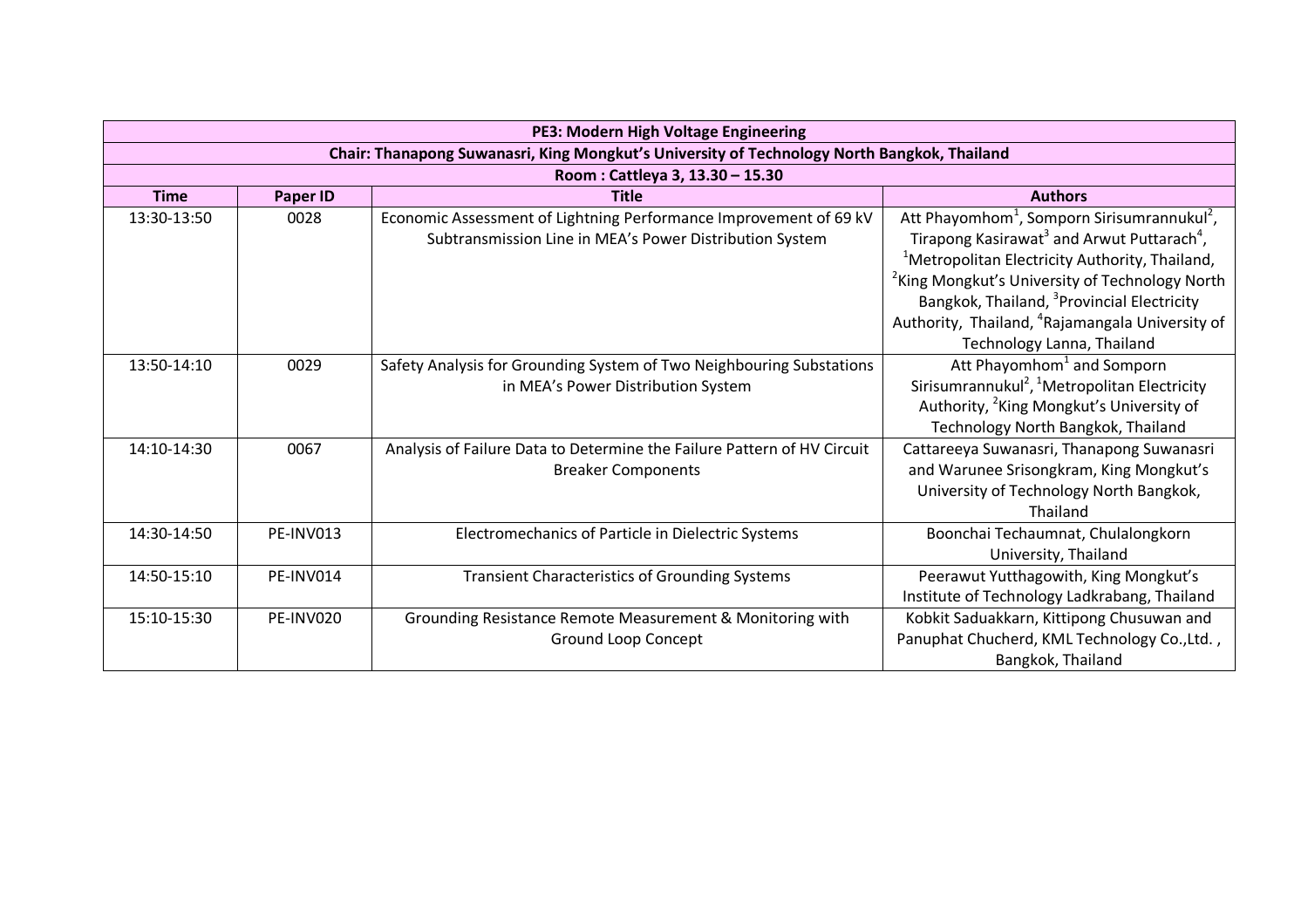| <b>PE4: Advanced Power Electronics and Drives</b> |                                                                       |                                                                        |                                               |  |  |
|---------------------------------------------------|-----------------------------------------------------------------------|------------------------------------------------------------------------|-----------------------------------------------|--|--|
|                                                   | Chair: Kohji Higuchi, The University of Electro-Communications, Japan |                                                                        |                                               |  |  |
|                                                   |                                                                       | Room: Cattleya 1-2, 15.50 - 17.30                                      |                                               |  |  |
| <b>Time</b>                                       | <b>Paper ID</b>                                                       | <b>Title</b>                                                           | <b>Authors</b>                                |  |  |
| 15:50-16:10                                       | PE-INV001                                                             | Active Power-factor Correction: a Role in Electrical Energy Efficiency | Viboon Chunkag, King Mongkut's University of  |  |  |
|                                                   |                                                                       | and Power Quality                                                      | Technology North Bangkok, Thailand            |  |  |
| 16:10-16:30                                       | PE-INV002                                                             | Wireless Power Charging on Electric Vehicles                           | Werachet Khan-ngern, King Mongkut's Institute |  |  |
|                                                   |                                                                       |                                                                        | of Technology Ladkrabang, Thailand            |  |  |
| 16:30-16:50                                       | PE-INV017                                                             | Power Electronics Roles in Thailand Smart grid                         | Surin Khomfoi, King Mongkut's Institute of    |  |  |
|                                                   |                                                                       |                                                                        | Technology Ladkrabang, Thailand               |  |  |
| 16:50-17:10                                       | PE-INV018                                                             | Power Electronics-based Energy Storages: A Key Component for Smart     | Siriroj Sirisukprasert, Kasetsart University, |  |  |
|                                                   |                                                                       | <b>Grid Technology</b>                                                 | Thailand                                      |  |  |
| 17:10-17:30                                       | PE-INV019                                                             | A Position-Sensorless Vector Control of Doubly-Fed Induction           | Somrat Smiththisomboon and Surapong           |  |  |
|                                                   |                                                                       | Machines using Adaptive Reduced-Order Observers                        | Suwankawin, Chulalongkorn University,         |  |  |
|                                                   |                                                                       |                                                                        | Thailand                                      |  |  |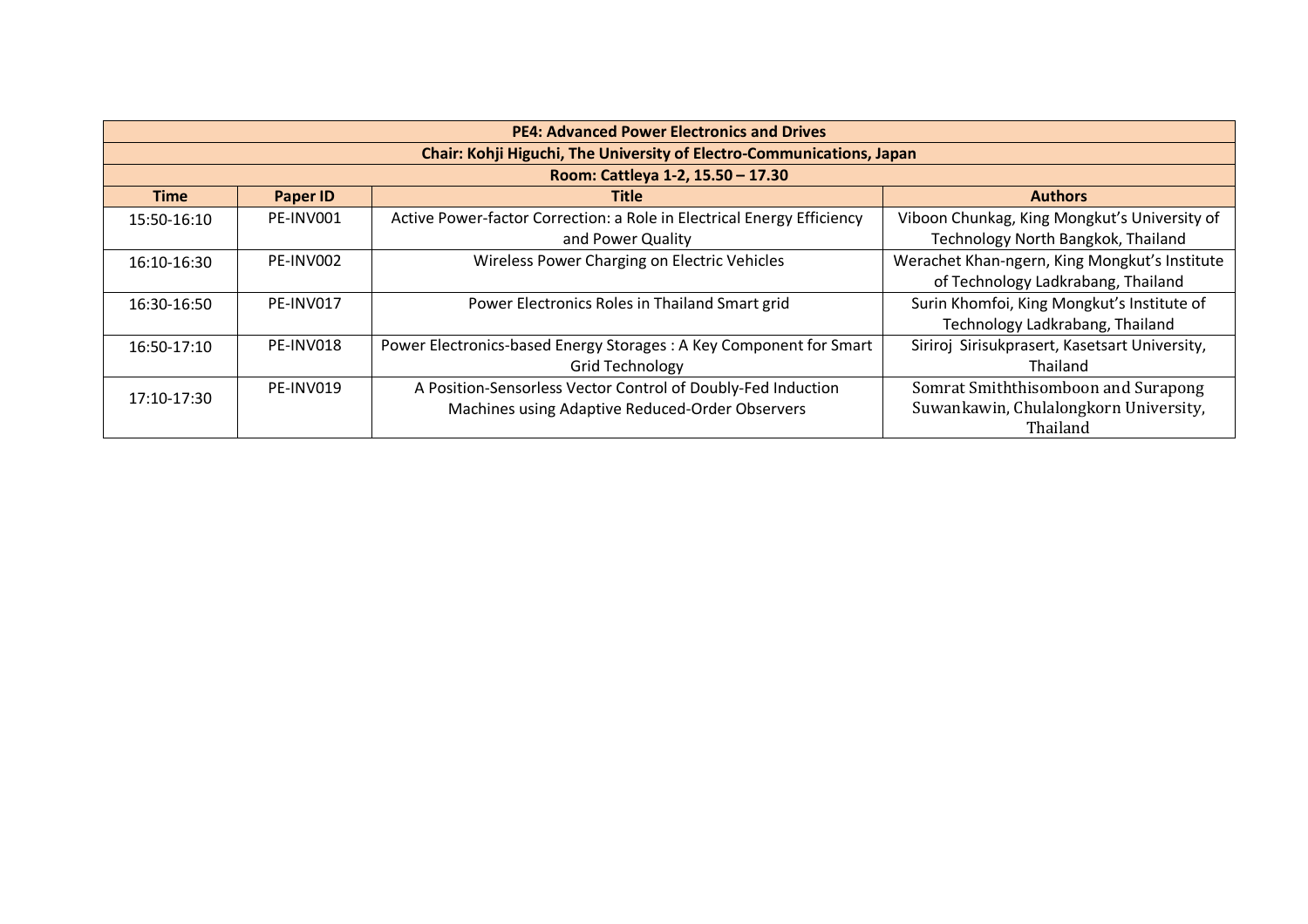| <b>PE5: Power System Analysis</b>                               |                 |                                                                                                                |                                                                                                                                                                                                                                                                                                                                                                                                                              |  |
|-----------------------------------------------------------------|-----------------|----------------------------------------------------------------------------------------------------------------|------------------------------------------------------------------------------------------------------------------------------------------------------------------------------------------------------------------------------------------------------------------------------------------------------------------------------------------------------------------------------------------------------------------------------|--|
| Chair: Naebboon Hoonchareon, Chulalongkorn University, Thailand |                 |                                                                                                                |                                                                                                                                                                                                                                                                                                                                                                                                                              |  |
|                                                                 |                 | Room: Cattleya 3, 15.50 - 17.30                                                                                |                                                                                                                                                                                                                                                                                                                                                                                                                              |  |
| <b>Time</b>                                                     | <b>Paper ID</b> | <b>Title</b>                                                                                                   | <b>Authors</b>                                                                                                                                                                                                                                                                                                                                                                                                               |  |
| 15:50-16:10                                                     | 0037            | Impacts of Small and Large Induction Motors on Active and Reactive<br>Power Requirement and System Loadability | Pichai Aree, Thammasat University, Thailand                                                                                                                                                                                                                                                                                                                                                                                  |  |
| 16:10-16:30                                                     | 0025            | Optimum Compression Ratio on Ground Grid Design in MEA's Power<br><b>Distribution Substation</b>               | Att Phayomhom <sup>1</sup> , Somporn Sirisumrannukul <sup>2</sup> ,<br>Tirapong Kasirawat <sup>3</sup> and Arwut Puttarach <sup>4</sup> ,<br><sup>1</sup> Metropolitan Electricity Authority, Thailand,<br><sup>2</sup> King Mongkut's University of Technology North<br>Bangkok, Thailand, <sup>3</sup> Provincial Electricity<br>Authority, Thailand, <sup>4</sup> Rajamangala University of<br>Technology Lanna, Thailand |  |
| 16:30-16:50                                                     | 0119            | Load Factor Improvement in Industrial Sector Using Load Duration<br>Curves                                     | Jutatip Surai and Vichai Surapatana, Kasetsart<br>University, Thailand                                                                                                                                                                                                                                                                                                                                                       |  |
| 16:50-17:10                                                     | 0040            | Optimal Maintenance of Substation Equipment by Considering<br><b>Equipment Deterioration</b>                   | Navapol Sudket and Surachi Chaitusaney,<br>Chulalongkorn University, Thailand                                                                                                                                                                                                                                                                                                                                                |  |
| 17:10-17:30                                                     | 0042            | Peak Load Forecasting of Electricity Generating Authority of Thailand<br>by Gaussian Process                   | Tuchsanai Ploysuwan <sup>1</sup> , Pramukpong<br>Atsawathawichok <sup>2</sup> and Prasit Teekaput <sup>2</sup><br><sup>1</sup> Siam University, Thailand, <sup>2</sup> Chulalongkorn<br>University, Thailand                                                                                                                                                                                                                 |  |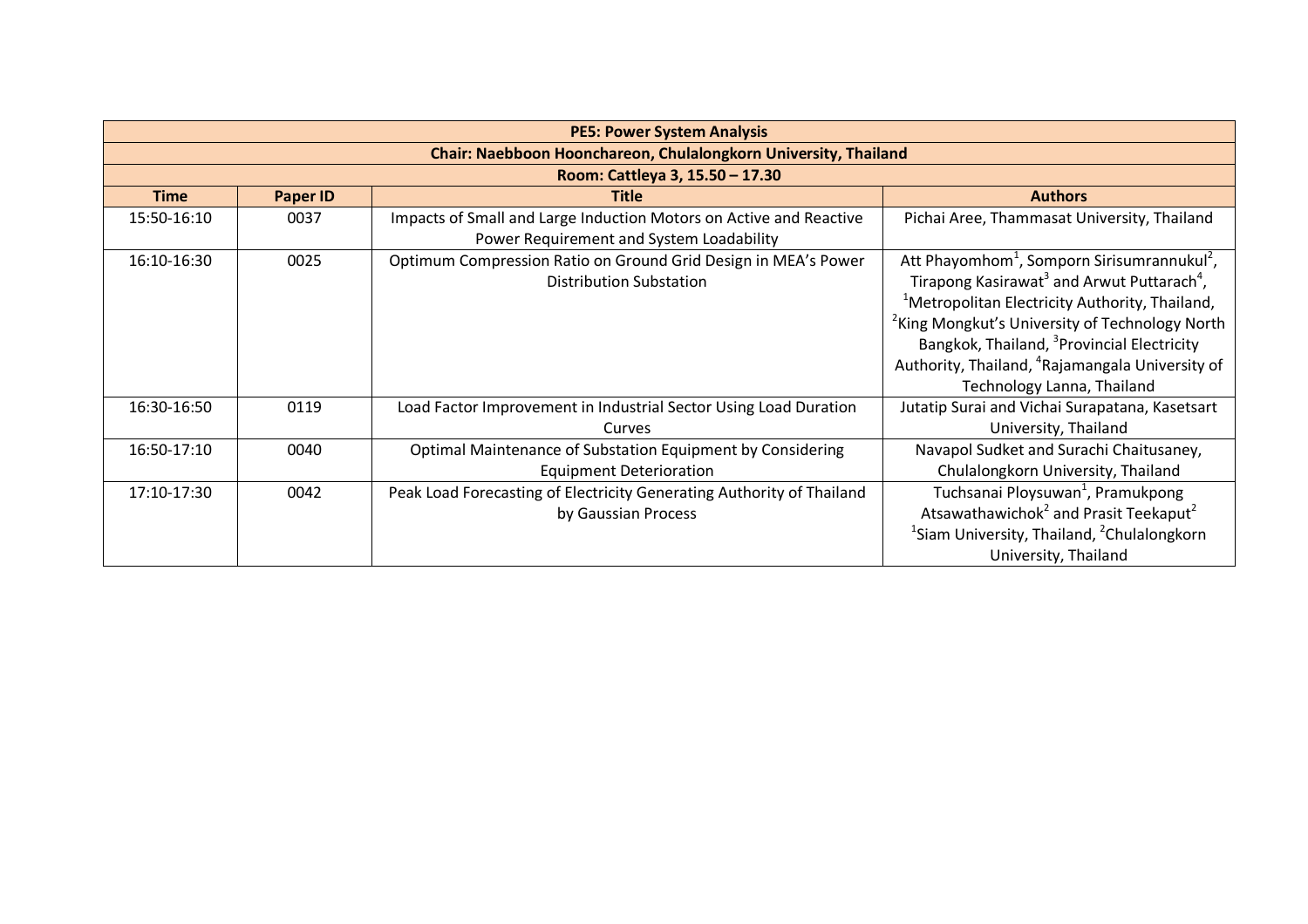## **Day 3: March 21, 2014**

| PE6: Voltage Control and Analysis in Smart Grid                                   |                 |                                                                      |                                                 |  |
|-----------------------------------------------------------------------------------|-----------------|----------------------------------------------------------------------|-------------------------------------------------|--|
| Chair: Surin Khomfoi, King Mongkut's Institute of Technology Ladkrabang, Thailand |                 |                                                                      |                                                 |  |
|                                                                                   |                 | Room: Cattleya 1, 8.40 - 10.40                                       |                                                 |  |
| <b>Time</b>                                                                       | <b>Paper ID</b> | <b>Title</b>                                                         | <b>Authors</b>                                  |  |
| 8:40-9:00                                                                         | 0097            | Coordinated Voltage Control between Wind Power Plant and Shunt       | Piyadanai Pachanapan and Suttichai              |  |
|                                                                                   |                 | <b>Capacitors in Weak Distribution Networks</b>                      | Premrudeepreechacharn, Chiang Mai               |  |
|                                                                                   |                 |                                                                      | University, Thailand                            |  |
| $9:00-9:20$                                                                       | 0167            | Behavior of Unbalance Electric Vehicle Home Charging in Distribution | Pichai Kongthong and Sanchai                    |  |
|                                                                                   |                 | System                                                               | Dechanupaprittha, Kasetsart University,         |  |
|                                                                                   |                 |                                                                      | Thailand                                        |  |
| $9:20-9:40$                                                                       | 0121            | Development of Optimization Parameter System for AVC in Tianjin Low  | Zhiyong Gan and Peiyu Chen, Tianjin Electric    |  |
|                                                                                   |                 | Voltage Grid                                                         | Power Research Institute, China                 |  |
| $9:40-10:00$                                                                      | 0088            | Analysis of Voltage Unbalance Due to Rooftop PV in Low Voltage       | Churit Pansakul, Kasetsart University, Thailand |  |
|                                                                                   |                 | <b>Residential Distribution System</b>                               |                                                 |  |
| 10:00-10:20                                                                       | 0171            | Impact of Fast Charging Station to Voltage Profile in Distribution   | Bundit Pea-da and Sanchai Dechanupaprittha,     |  |
|                                                                                   |                 | System                                                               | Kasetsart University, Thailand                  |  |
| 10:20-10:40                                                                       | 0110            | Voltage Unbalance Impact Analysis of EVs Charging on a LV            | Thongchai Klayklueng and Sanchai                |  |
|                                                                                   |                 | <b>Distribution System</b>                                           | Dechanupaprittha, Kasetsart University,         |  |
|                                                                                   |                 |                                                                      | Thailand                                        |  |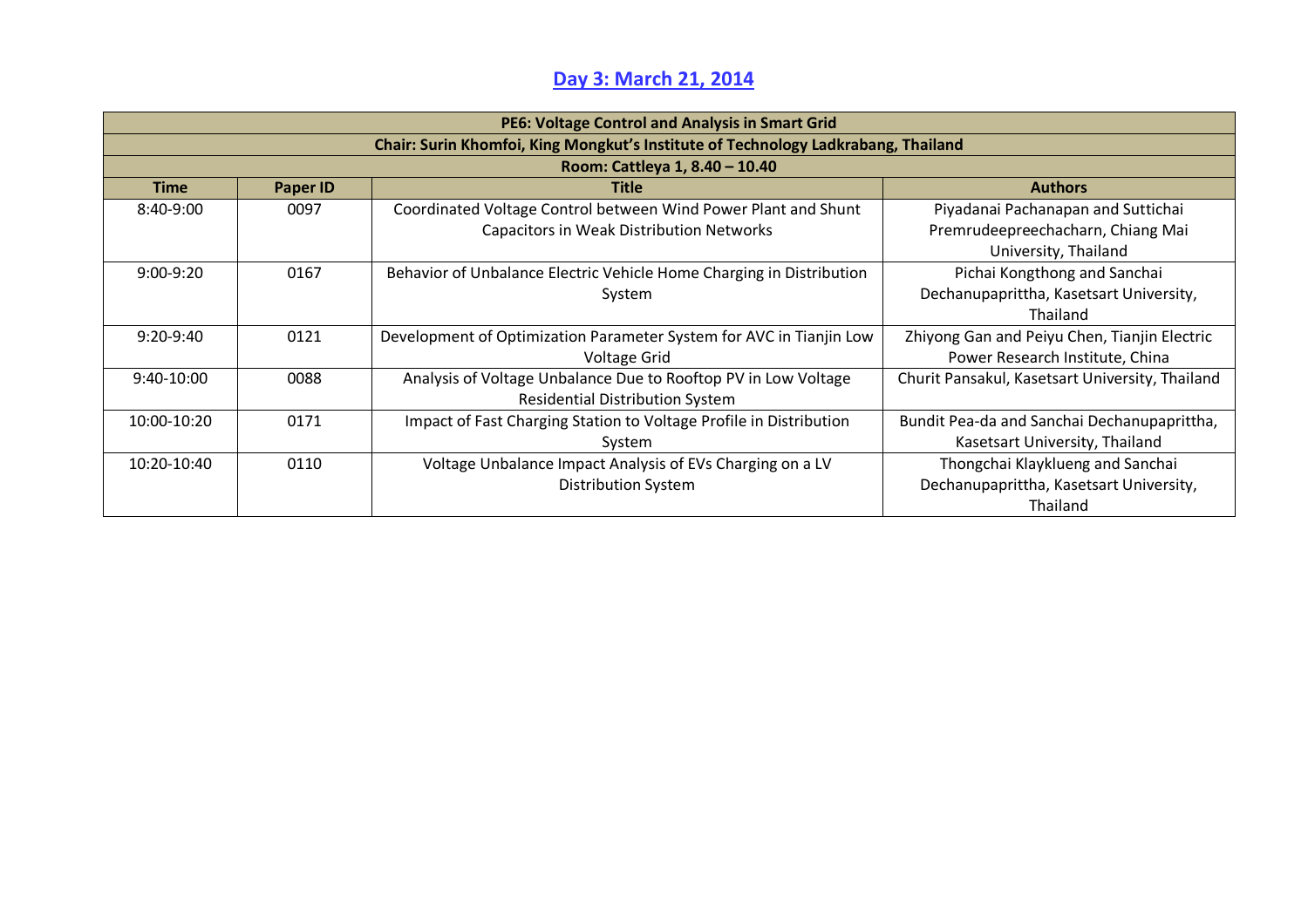| PE-SS3: Power Converter in Photovoltaic Systems |                                                          |                                                                                                                                            |                                                                                                                                                                                                                                                                            |  |  |
|-------------------------------------------------|----------------------------------------------------------|--------------------------------------------------------------------------------------------------------------------------------------------|----------------------------------------------------------------------------------------------------------------------------------------------------------------------------------------------------------------------------------------------------------------------------|--|--|
|                                                 | Chair: Yuttana Kumsuwan, Chiang Mai University, Thailand |                                                                                                                                            |                                                                                                                                                                                                                                                                            |  |  |
|                                                 |                                                          | Room: Cattleya 2, 8.20 - 10.40                                                                                                             |                                                                                                                                                                                                                                                                            |  |  |
| <b>Time</b>                                     | <b>Paper ID</b>                                          | <b>Title</b>                                                                                                                               | <b>Authors</b>                                                                                                                                                                                                                                                             |  |  |
| $8:20-8:40$                                     | 0005                                                     | Comparison of Using Carrier-Based Pulse Width Modulation<br>Techniques for Cascaded H-Bridge Inverters Application in PV Energy<br>Systems | Chaiyant Boonmee and Napat Watjanatepin,<br>Rajamangala University of Technology<br>Suvarnabhumi, Thailand                                                                                                                                                                 |  |  |
| 8:40-9:00                                       | 0006                                                     | Improve the Transient Response of DC/DC Converter                                                                                          | Yutthana Kanthaphayao <sup>1</sup> and Viboon<br>Chunkang <sup>2</sup> , <sup>1</sup> Chiang Mai University, Thailand,<br><sup>2</sup> King Mongkut's University of Technology North<br>Bangkok, Thailand.                                                                 |  |  |
| $9:00-9:20$                                     | 0010                                                     | Analysis of a Wide Load Variation of ZVZCS Phase-Shifted PWM Full-<br>Bridge DC-DC Converter                                               | Anuwat Jangwanitlert, King Mongkut's Institute<br>of Technology Ladkrabang, Thailand                                                                                                                                                                                       |  |  |
| 9:20-9:40                                       | 0039                                                     | Improved Particle Swarm Optimization Algorithm using Average Model<br>on MPPT for Partial Shading in PV Array                              | Nattawat Jumpasri, Kittapas Pinsuntia,<br>Kaweepoj Woranetsuttikul, Taywin Nilsakorn<br>and Werachet Khan-ngern,<br>King Mongkut's University of Technology<br>Ladkrabang, Thailand                                                                                        |  |  |
| 9:40-10:00                                      | 0048                                                     | MATLAB/Simulink Modeling of Stator Current Control of PMSG for<br><b>Grid-Connected Systems</b>                                            | Yuttana Kumsuwan and Kitsanu Bunjongjit,<br>Chiang Mai University, Thailand                                                                                                                                                                                                |  |  |
| 10:00-10:20                                     | 0156                                                     | Comparison of Distributed and Centralized control for Partial Shading<br>in PV Parallel Based on Particle Swarm Optimization Algorithm     | Nattawat Jumpasri, Kittapas Pinsuntia,<br>Kaweepoj Woranetsuttikul, Taywin Nilsakorn<br>and Werachet Khan-ngern,<br>King Mongkut's University of Technology<br>Ladkrabang, Thailand                                                                                        |  |  |
| 10:20-10:40                                     | 0158                                                     | Transformerless Dynamic Voltage Restorer using Diode-Clamped<br><b>Three-level Converter</b>                                               | Wuthikrai Chankhamrian <sup>1</sup> , Krischonme<br>Bhumkittipich <sup>2</sup> and Nathabhat Phankong <sup>2</sup> ,<br><sup>1</sup> Rajamangala University of Technology Tawan-<br>ok, Thailand <sup>2</sup> Rajamangala University of<br>Technology Thanyaburi, Thailand |  |  |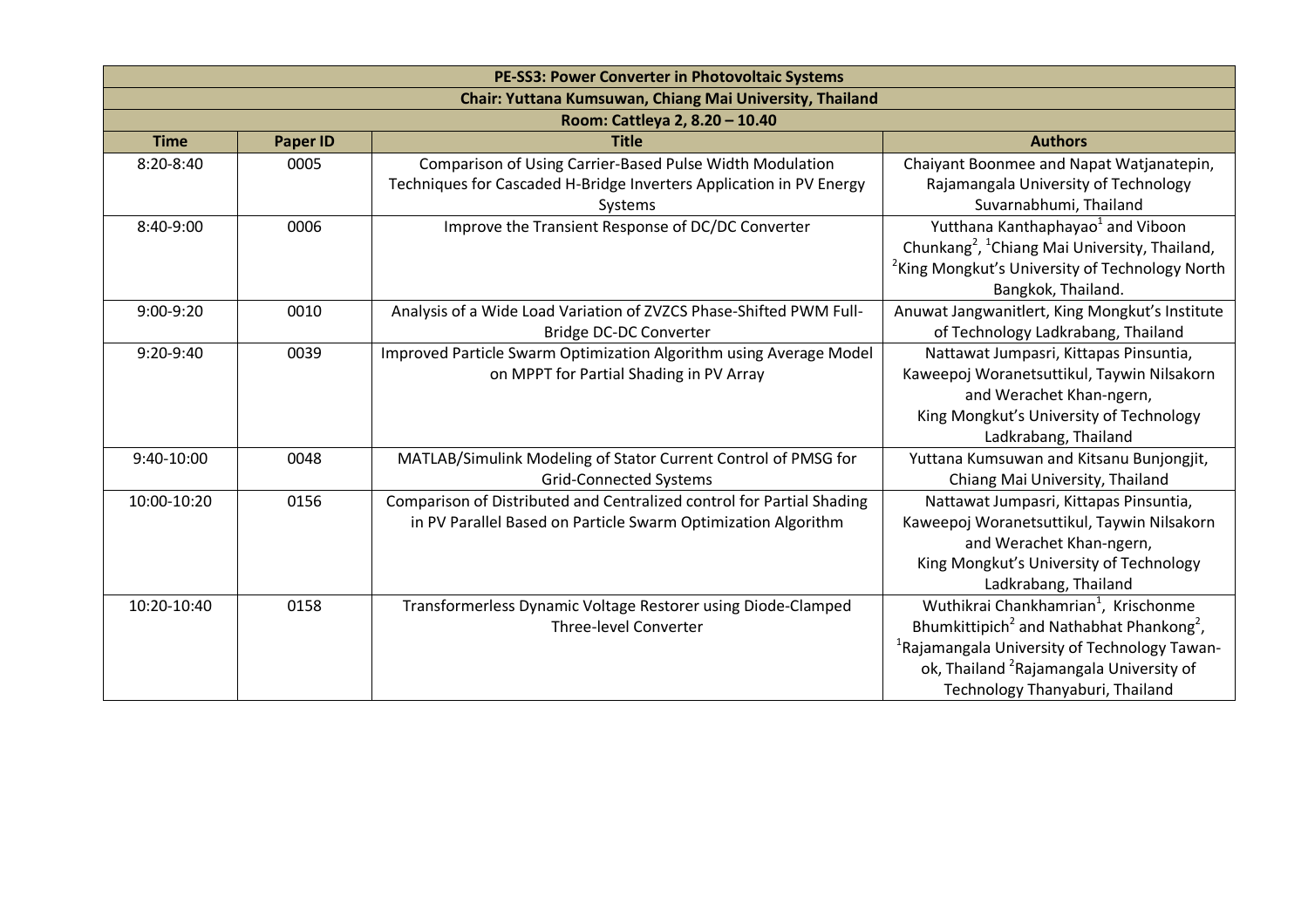| PE7: Renewable Energy Technologies and Its Impact              |           |                                                                                                                                   |                                                                                                                                                                                                                                                         |  |
|----------------------------------------------------------------|-----------|-----------------------------------------------------------------------------------------------------------------------------------|---------------------------------------------------------------------------------------------------------------------------------------------------------------------------------------------------------------------------------------------------------|--|
| Chair: Chawasak Rakpenthai, The University of Phayao, Thailand |           |                                                                                                                                   |                                                                                                                                                                                                                                                         |  |
|                                                                |           | Room: Cattleya 3, 8.40 - 10.20                                                                                                    |                                                                                                                                                                                                                                                         |  |
| <b>Time</b>                                                    | Paper ID  | <b>Title</b>                                                                                                                      | <b>Authors</b>                                                                                                                                                                                                                                          |  |
| 8:40-9:00                                                      | 0104      | Design of Real Time Management Unit for Power Battery in PV-Hybrid<br>Power Supply by Application of Coulomb Counting Method      | Apiwat Aussawamaykin <sup>1</sup> and Boonyang<br>Plangklang <sup>2</sup> , <sup>1</sup> Rajamangala University of                                                                                                                                      |  |
|                                                                |           |                                                                                                                                   | Technology Isan Khonkaen Campus, Thailand,<br><sup>2</sup> Rajamangala University of Technology<br>Thanyaburi, Thailand                                                                                                                                 |  |
| $9:00-9:20$                                                    | 0089      | Sugeno Fuzzy Logic Control-based Smart PV Generators for Frequency<br>Control in Loop Interconnected Power Systems                | Nattapol Sa-ngawong and Issarachai Ngamroo,<br>King Mongkut's Institute of Technology<br>Ladkrabang, Thailand                                                                                                                                           |  |
| $9:20-9:40$                                                    | 0051      | Model Predictive Control-based Wind Turbine Blade Pitch Angle<br>Control for Alleviation of Frequency Fluctuation in a Smart Grid | Jonglak Pahasa <sup>1</sup> and Issarachai Ngamroo <sup>2</sup> , <sup>1</sup> The<br>University of Phayao, Thailand, <sup>2</sup> King Mongkut's<br>Institute of Technology Ladkrabang, Thailand                                                       |  |
| 9:40-10:00                                                     | PE-INV015 | Control of a Fresnel collector field-type solar cooling system                                                                    | K. Witheephanich <sup>1</sup> , J.M. Escano <sup>2</sup> , and C.<br>Bordons <sup>3</sup> , <sup>1</sup> Srinakharinwirot University, Thailand,<br><sup>2</sup> Cork Institute of Technology, Ireland,<br><sup>3</sup> Universidad de Sevilla, Ireland. |  |
| 10:00-10:20                                                    | PE-INV016 | Reliability Impact of Intermittent Renewable Energy Source Integration<br>into Power System                                       | Wijarn Wangdee, King Mongkut's University of<br>Technology North Bangkok, Thailand                                                                                                                                                                      |  |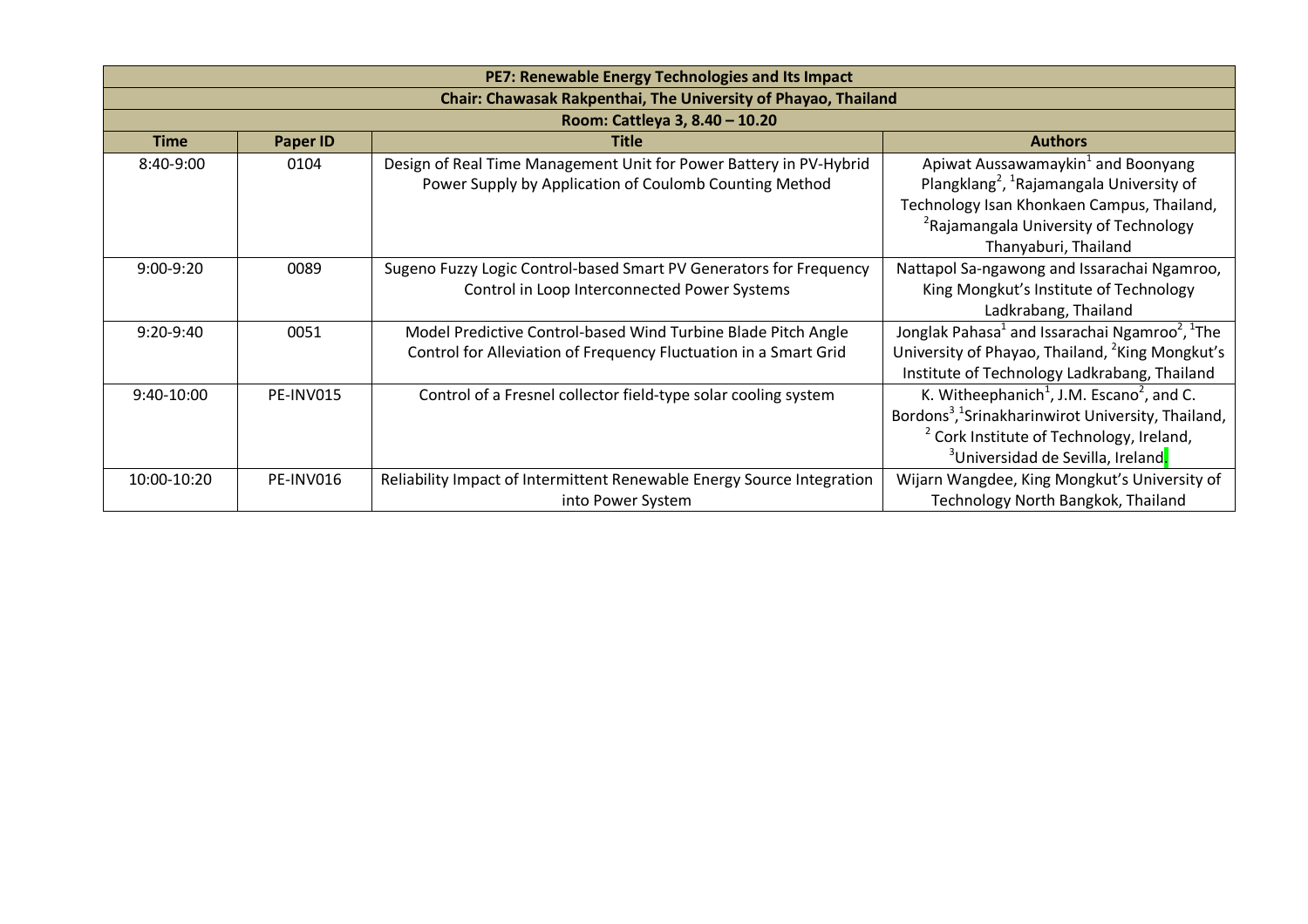| <b>PE8: Power Quality</b> |                                                                                        |                                                                       |                                                                        |  |  |
|---------------------------|----------------------------------------------------------------------------------------|-----------------------------------------------------------------------|------------------------------------------------------------------------|--|--|
|                           | Chair: Viboon Chunkag, King Mongkut's University of Technology North Bangkok, Thailand |                                                                       |                                                                        |  |  |
|                           |                                                                                        | Room: Cattleya 1, 11.00 - 12.20                                       |                                                                        |  |  |
| <b>Time</b>               | Paper ID                                                                               | <b>Title</b>                                                          | <b>Authors</b>                                                         |  |  |
| 11:00-11:20               | 0092                                                                                   | Investigation of Active Power Measurements in Harmonic Conditions     | Tanya Kochawat and Voraphol Phapukdee,                                 |  |  |
|                           |                                                                                        |                                                                       | National Institute of Metrology, Thailand                              |  |  |
| 11:20-11:40               | 0138                                                                                   | Hybrid Reactive Power Compensations for Power Factor Correction in    | Piyadanai Pachanapan, Naresuan University,                             |  |  |
|                           |                                                                                        | Distribution Networks with DG                                         | Thailand                                                               |  |  |
| 11:40-12:00               | 0066                                                                                   | Voltage Sag Signal Generator Program for Testing Electrical Equipment | Wichan Jantee <sup>1</sup> , Suttichai                                 |  |  |
|                           |                                                                                        |                                                                       | Premrudeepreechacharn <sup>1</sup> ,                                   |  |  |
|                           |                                                                                        |                                                                       | Kosol Oranpirojv <sup>2</sup> and Worrajak Muangjai <sup>2</sup> ,     |  |  |
|                           |                                                                                        |                                                                       | <sup>1</sup> Chiang Mai University, Thailand, <sup>2</sup> Rajamangala |  |  |
|                           |                                                                                        |                                                                       | University of Technology Lanna, Thailand                               |  |  |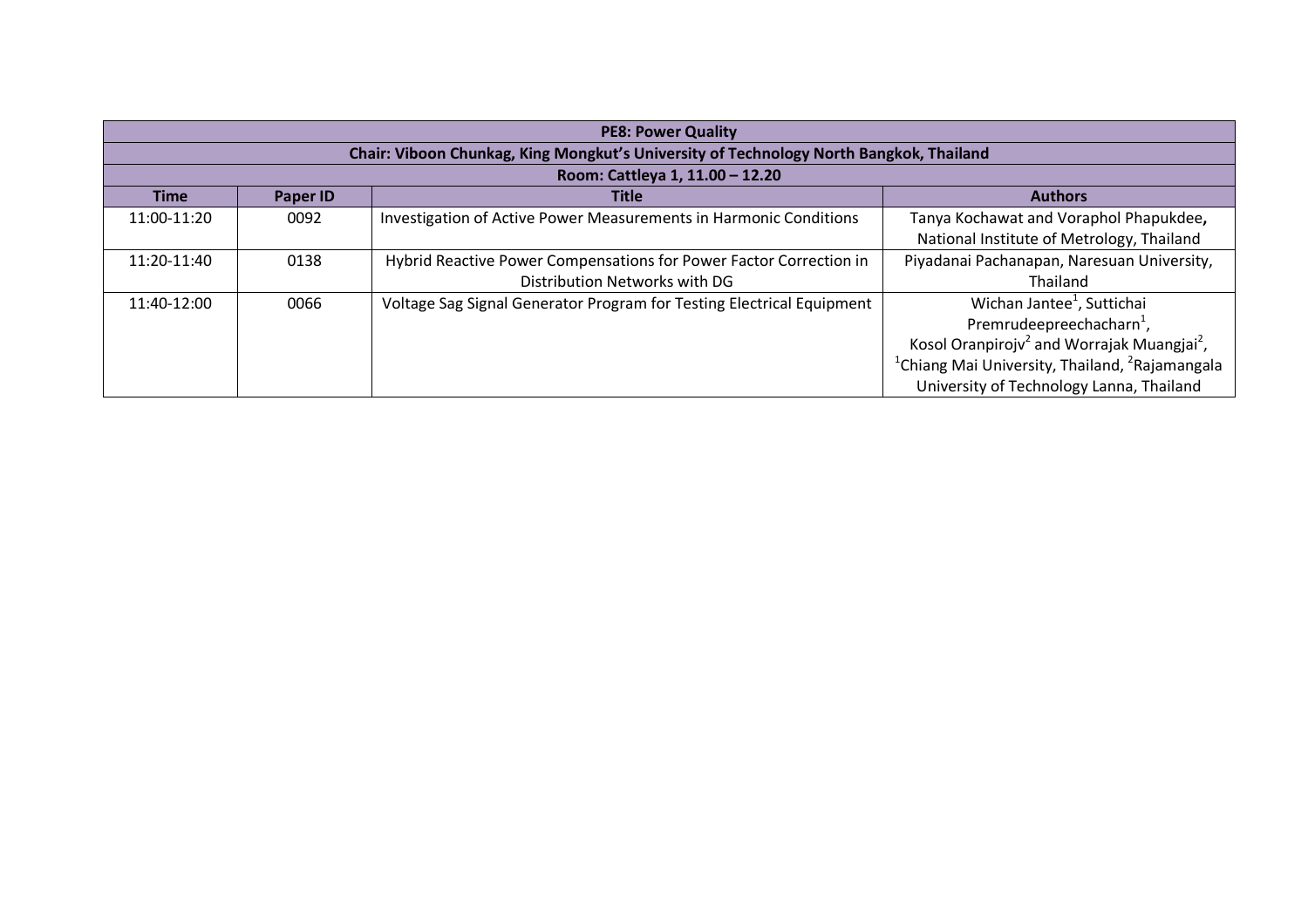| PE9: Smart Grid Stability and Control                           |                 |                                                                        |                                                                         |  |
|-----------------------------------------------------------------|-----------------|------------------------------------------------------------------------|-------------------------------------------------------------------------|--|
| Chair: Sanchai Dechanupaprittha, Kasetsart University, Thailand |                 |                                                                        |                                                                         |  |
|                                                                 |                 | Room: Cattleya 2, 11.00 - 12.20                                        |                                                                         |  |
| <b>Time</b>                                                     | <b>Paper ID</b> | <b>Title</b>                                                           | <b>Authors</b>                                                          |  |
| 11:00-11:20                                                     | 0080            | A Combined Operation of Superconducting Fault Current Limiter and      | Komsan Hongesombut and Siwapon                                          |  |
|                                                                 |                 | Static Var Compensator for Power System Transient Stability            | Srisonphan, Kasetsart University, Thailand                              |  |
|                                                                 |                 | Improvement                                                            |                                                                         |  |
| 11:20-11:40                                                     | 0081            | Improved H2/H∞ Control-based Robust PI Controller Design of SMES       | Sitthidet Vachirasricirikul <sup>1</sup> and Issarachai                 |  |
|                                                                 |                 | for Suppression of Power Fluctuation in Microgrid                      | Ngamroo <sup>2</sup> , <sup>1</sup> The University of Phayao, Thailand, |  |
|                                                                 |                 |                                                                        | <sup>2</sup> King Mongkut's Institute of Technology                     |  |
|                                                                 |                 |                                                                        | Ladkrabang, Thailand                                                    |  |
| 11:40-12:00                                                     | 0083            | Wide-Area Power System Control Using Fuzzy Logic Based Static          | Chatchai Laopromsukon, Komsan                                           |  |
|                                                                 |                 | Synchronous Series Compensator                                         | Hongesombut and Jantanee                                                |  |
|                                                                 |                 |                                                                        | Rungrangpitayagon, Kasetsart University,                                |  |
|                                                                 |                 |                                                                        | Thailand                                                                |  |
| 12:00-12:20                                                     | 0140            | Research on the Effect of Induced Voltages in Transient Stability for  | Artiwat Naksuriyavong and Chamni                                        |  |
|                                                                 |                 | Multi Circuit Modeling on 500 kV EHV Parallel Transmission Lines Using | Jaipradidtham, Kasem Bundit University,                                 |  |
|                                                                 |                 | a Modified Genetic Algorithm                                           | Thailand                                                                |  |